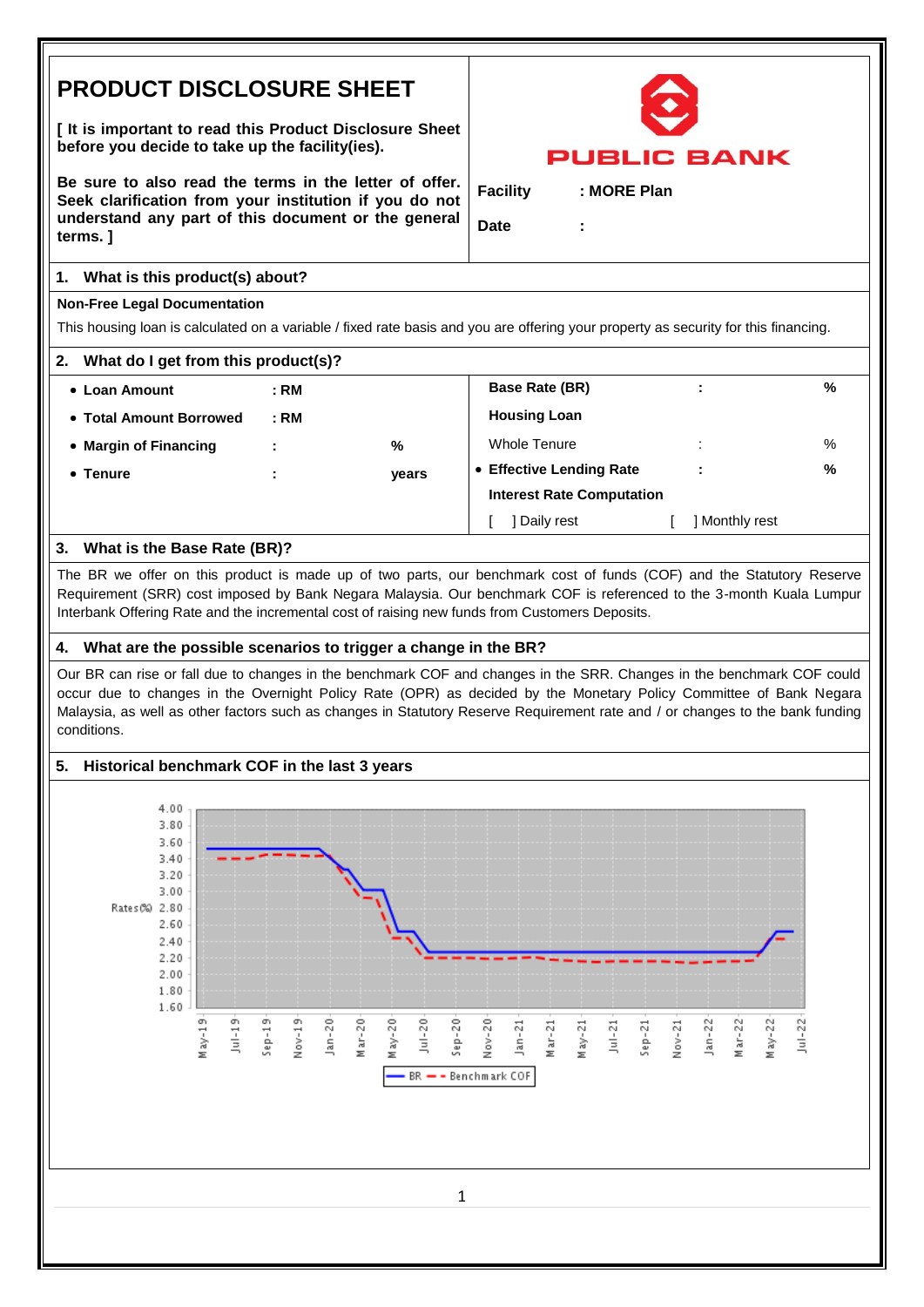| • Your monthly instalment is                                                                                    |               | : <b>RM</b>           |                                                      |                                                             |
|-----------------------------------------------------------------------------------------------------------------|---------------|-----------------------|------------------------------------------------------|-------------------------------------------------------------|
| • Total repayment amount at the end of ____ years is                                                            |               | : <b>RM</b>           |                                                      |                                                             |
| Important: Your monthly instalment and total repayment amount will vary if the BR changes.                      |               |                       |                                                      |                                                             |
| Rate                                                                                                            | Today (BR $=$ | %)                    | If BR goes up 1%                                     | If BR goes up 2%                                            |
| Monthly Instalment                                                                                              | <b>RM</b>     |                       | <b>RM</b>                                            | <b>RM</b>                                                   |
| Total interest cost at the end of<br>years                                                                      | <b>RM</b>     |                       | <b>RM</b>                                            | <b>RM</b>                                                   |
| Total repayment amount at the end<br>of _____ years                                                             | <b>RM</b>     |                       | <b>RM</b>                                            | <b>RM</b>                                                   |
| <b>Property Construction Stage:</b>                                                                             |               |                       | ] Completed Property [ ] Under Construction Property |                                                             |
| Note:<br>Total repayment amount may vary if BR / interest spread changes.<br>1.                                 |               |                       |                                                      |                                                             |
| Refer to loan repayment schedule for subsequent years monthly instalment.<br>2.                                 |               |                       |                                                      |                                                             |
| 3.<br>The above is accurate only if the interest rate remains unchanged.                                        |               |                       |                                                      |                                                             |
| 7. What other charges do I have to pay?                                                                         |               |                       |                                                      |                                                             |
| <b>Fees and Charges</b>                                                                                         |               |                       |                                                      |                                                             |
| (A) Stamp Duty                                                                                                  |               |                       |                                                      |                                                             |
| • As per the Stamp Act 1949 (Revised 1989)                                                                      |               |                       |                                                      |                                                             |
| <b>Disbursement Fee</b><br>(B)<br>• Include fees for registration of charge and other related charges           |               |                       |                                                      |                                                             |
| (C) Processing / Facility Fees                                                                                  |               |                       |                                                      |                                                             |
| One-time fee charged for approved financing                                                                     |               |                       |                                                      |                                                             |
| <b>Type</b>                                                                                                     |               | <b>Size of Loan</b>   |                                                      | <b>Processing Fee Chargeable</b><br>(if applicable)         |
|                                                                                                                 |               | Up to RM30,000        |                                                      | RM50.00                                                     |
| <b>Purchase / Refinancing of Residential</b><br>Property under HOME / MORE Plan                                 |               | RM30,001 to RM100,000 |                                                      | RM100.00                                                    |
|                                                                                                                 |               | Above RM100,000       |                                                      | RM200.00                                                    |
| <b>Type</b>                                                                                                     |               |                       |                                                      | Processing Fee Chargeable (if applicable)                   |
| <b>Purchase of Commercial &amp; Industrial</b><br>Property (excluding land) under<br><b>SWIFT / SMILAX Plan</b> |               |                       | RM200.00                                             |                                                             |
|                                                                                                                 |               |                       | RM50.00                                              |                                                             |
| <b>UNIFLEX Plan</b>                                                                                             |               |                       |                                                      | <b>Upfront Fee Chargeable (if applicable)</b>               |
| <b>Type</b>                                                                                                     |               |                       |                                                      |                                                             |
| Facility(ies) Secured by All Types of<br><b>Land (excluding Bridging Financing)</b>                             |               |                       | RM500.00                                             | 0.1% - 0.2% of total financing amount subject to minimum of |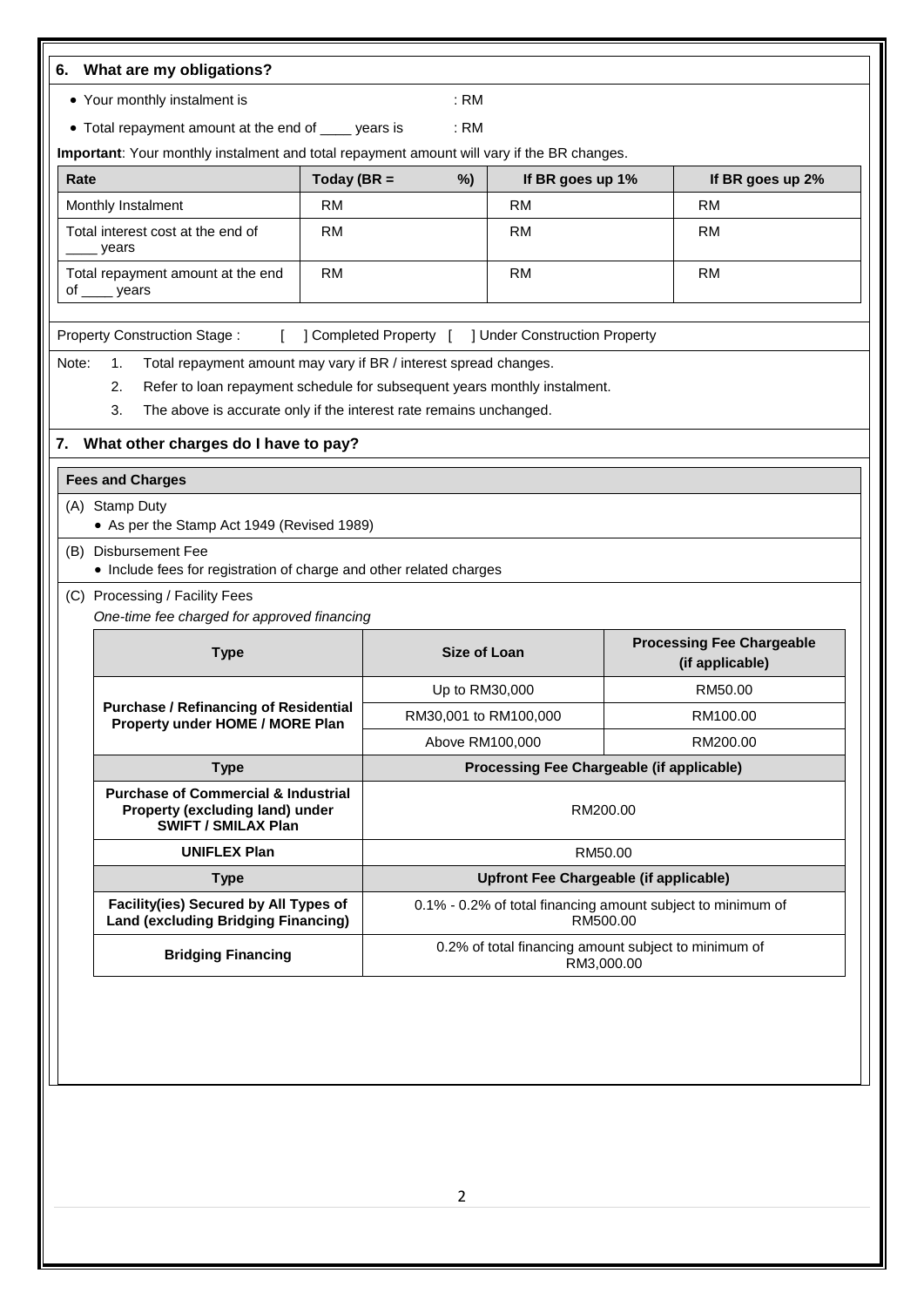(D) Others

• Redraw facility

| . 6                                  | Rate (RM) |
|--------------------------------------|-----------|
| Each successful redrawal transaction | 50.00     |

For Overdraft

| Fee                                                                                | Rate (RM) |
|------------------------------------------------------------------------------------|-----------|
| Half-yearly service charge on Overdraft account if credit balance below RM1,000.00 | 10.00     |

#### For facilities secured by Fixed Deposit

| <b>Service Charge</b>                             | Rate (RM) |
|---------------------------------------------------|-----------|
| Each Fixed Deposit Receipt accepted as collateral | 5.00      |

For full list of fees and charges, please visit our website a[t www.pbebank.com.](http://www.pbebank.com/)

#### **8. What if I fail to fulfill my obligations?**

- Unless otherwise stipulated under the respective type of facility, all overdue instalments shall be levied with an additional late charges of 1% p.a. on overdue amount ("Late Payment Charges").
- When Housing Loan/Fixed Loan/Overdraft/Personal Loan repayment is sixty (60) days past due; or your repayment has been in thirty-one (31) days past due for at least three (3) times over the past twelve (12) months; or upon the Bank's quarterly review on your account in March/June/September/December, it is found you are categorized as \* Financially Distressed Borrower, the interest rate for the facility would be increased to 3.2%+BR p.a. OR 1% above the prevailing interest rate p.a. on the entire outstanding amount, whichever is higher OR at such other rate as determined by the Bank from time to time. Upon increase of interest rate, the Bank will no longer charge the Late Payment Charges (Not applicable to HL under Fixed Rate).

\* *Financially Distressed Borrower means a borrower where his/her credit rating which is not to the satisfaction of the Bank/high credit risk as determined by the Bank from time to time.*

The interest rate of the facility will be reverted to the contracted interest rate as stated in the Letter of Offer/Supplementary Letter of Offer/Notification Letter on the 1<sup>st</sup> day of the following month if all of the following conditions have been complied with:-

- (a) upon regularisation of the loan arrears/excess to less than sixty (60) days past due; AND
- (b) your repayment for the past twelve (12) months has not been in thirty-one (31) days past due for at least three (3) times; AND
- (c) when you are no longer categorized as Financially Distressed Borrower during the Bank's quarterly review on your account in March/June/September/December.
- Upon recall/termination of credit facility and/or when the credit facility repayment is ninety (90) days past due or your account is classified as credit-impaired, the interest rate of the facility shall be increased to a minimum of 6.7%+BR p.a. or such other rate as determined by the Bank from time to time.

The interest rate of the facility will be reverted on the  $1<sup>st</sup>$  day of the following month upon reclassification to non-creditimpaired loan status with loan ageing below ninety (90) days past due:

- i. To the contracted interest rate as stated in the Letter of Offer/Supplementary Letter of Offer/Notification Letter if the loan arrears/excess is less than sixty (60) days past due AND your repayment for the past twelve (12) months has not been in thirty-one (31) days past due for at least three (3) times AND when you are no longer categorized as Financially Distressed Borrower during the Bank's quarterly review on your account in March/June/September/December.
- ii. To 3.2%+BR p.a. OR 1% above the contracted interest rate as stated in the Letter of Offer/Supplementary Letter of Offer/Notification Letter on the entire outstanding amount, whichever is higher if the loan arrears/excess is sixty (60) days past due and above OR your repayment has been in thirty-one (31) days past due for at least three (3) times over the past twelve (12) months OR upon the Bank's quarterly review on your account in March/June/September/December, it is found you are categorized as \*Financially Distressed Borrower.
- The Bank has the right to set-off any credit balance in your account maintained with us against any outstanding balance in this financing account with seven (7) calendar days prior notice to you.
- If the financing tenure extends into retirement, you are to advise us on your plans to service the repayment after your retirement.
- You are to furnish us all relevant information regarding financing taken from all financial institutions, cooperatives, building societies, credit companies and merchants that provide credit sales etc. and to fully and accurately disclose material information that has a bearing on our financing decision. Failure by you to disclose essential and correct information in the financing application as well as the consequences of providing incomplete or incorrect information may lead to a higher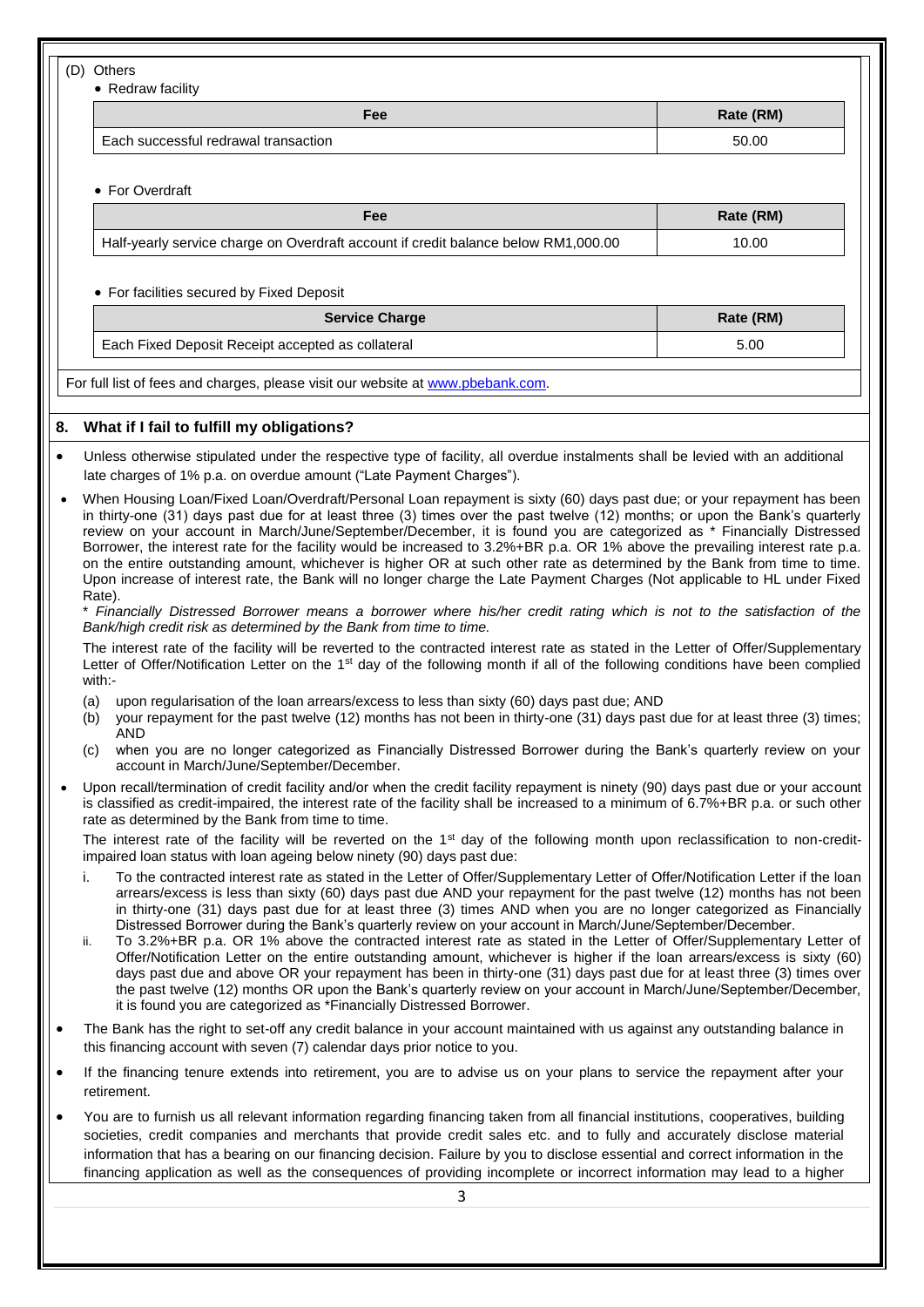financing rate or rejection of your financing application.

| Legal action will be taken if you fail to respond to reminder notices and you will have to bear all legal costs. You are also |  |
|-------------------------------------------------------------------------------------------------------------------------------|--|
| responsible to settle any shortfall after your property is sold.                                                              |  |

Legal action against you may affect your credit rating leading to credit being more difficult or expensive to you.

#### *Other terms and conditions*

- *1. You may select to use Bank's panel lawyers / insurers / valuers.*
- 2. *On case to case basis depending on your credit assessment by the Bank, you may be required to provide a guarantor.*

#### **9. What if I fully settle the loan during the lock-in period? (If applicable)**

#### **Applicable to Special Loan Package (SLP) with Non-Free Legal Documentation**

- Loan amount of RM200,000 and below An early settlement fee of 3% on the approved loan amount will be imposed if the HL is fully settled / redeemed / cancelled within the first 3 years (36 months) from date of first drawdown.
- Loan amount above RM200,000 An early settlement fee of 2% on the approved loan amount will be imposed if the HL if fully settled / redeemed / cancelled within the first 3 years (36 months) from date of first drawdown.
- For HL which is still under progressive release, the computation of the settlement fee shall also be based on the approved loan amount.

#### **10. Do I need any insurance coverage?**

- Insurance coverage i.e. Mortgage Decreasing Term Assurance (MDTA) with or without PB Term CI / Business Loan Decreasing Term Assurance (BLDTA) / Business Loan Overdraft Level Term Assurance (BLOLTA) / Overdraft Level Term Assurance (OLTA) is to provide insurance protection in the event of total permanent disability or death of the borrower guarantor.
- You are advised to take up an insurance cover with an insurance company approved by us to adequately insure the property to be charged which includes flood, riot, strike and malicious damage. We reserve the right to exclude certain risks from the insurance cover should you write to us advising on your requests.

#### **11. What do I need to do if there are changes to my contact details?**

• It is important that you inform us (written notice to be sent to the account holding branch) of any change in your contact details to ensure that all correspondences reach you in a timely manner.

#### **12. Where can I get assistance and redress?**

 If you have difficulties in making repayments, you should contact us earliest possible to discuss repayment alternatives. You may contact us at:

Menara Public Bank

146 Jalan Ampang

50450 Kuala Lumpur

Telephone : 1 800-22-5555

- Fax : 03 2164 6670
- E-mail : [customerservice@publicbank.com.my](mailto:customerservice@publicbank.com.my)
- Web Site : [http://www.pbebank.com](http://www.pbebank.com/)
- Alternatively, you may seek the services of Agensi Kaunseling dan Pengurusan Kredit (AKPK), an agency established by Bank Negara Malaysia to provide free services on money management, credit counselling and debt restructuring for individuals. You can contact AKPK at:

Tingkat 8, Maju Junction Mall

1001, Jalan Sultan Ismail

50250 Kuala Lumpur

Telephone : 03 2616 7766

E-mail : [enquiry@akpk.org.my](mailto:enquiry@akpk.org.my)

4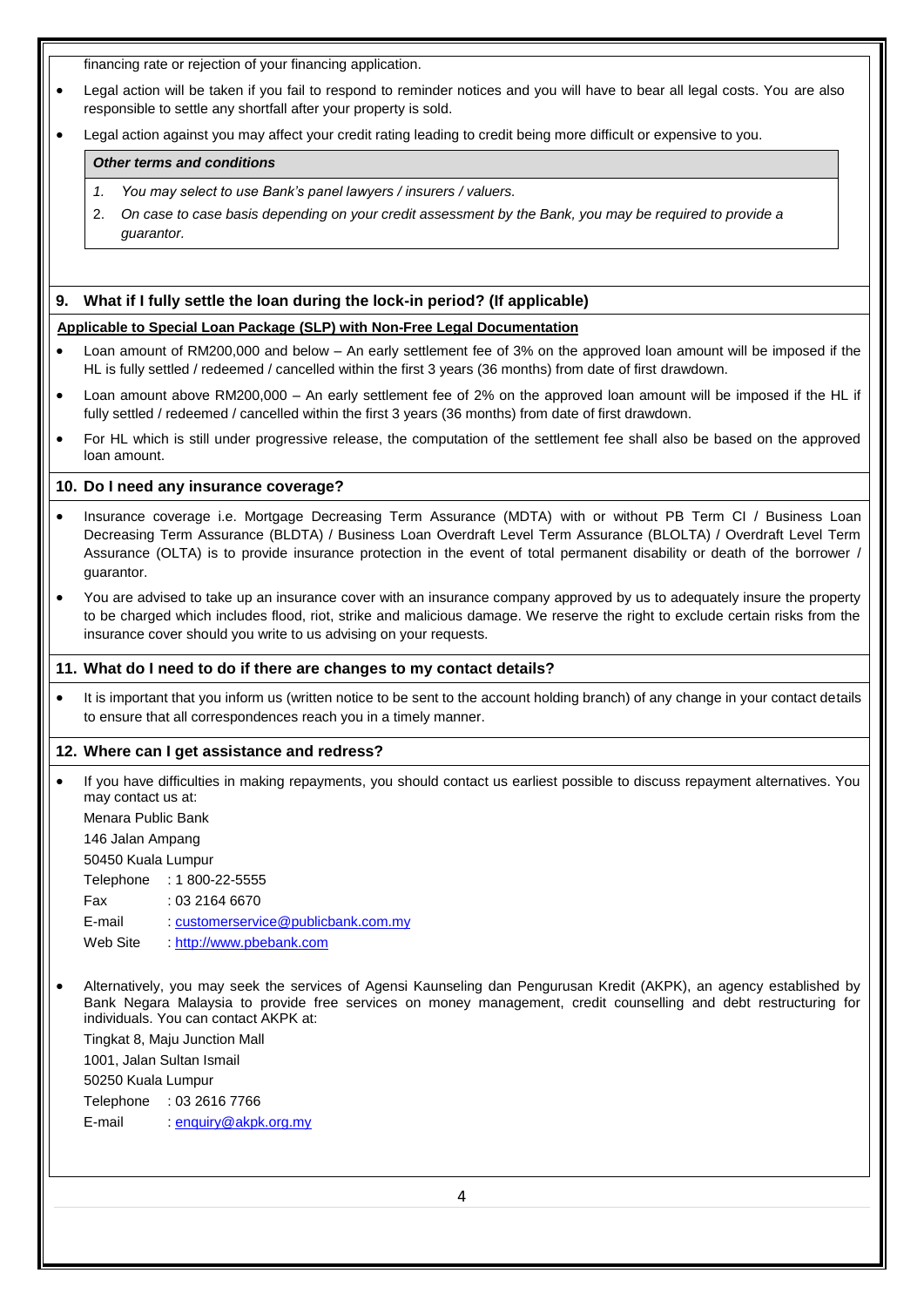|           |                    | If you wish to complain on the products or services provided by us, you may contact us at: |           |                                                                                                                            |
|-----------|--------------------|--------------------------------------------------------------------------------------------|-----------|----------------------------------------------------------------------------------------------------------------------------|
|           | Menara Public Bank |                                                                                            |           |                                                                                                                            |
|           | 146 Jalan Ampang   |                                                                                            |           |                                                                                                                            |
|           | 50450 Kuala Lumpur |                                                                                            |           |                                                                                                                            |
|           | Telephone          | $: 1800 - 22 - 5555$                                                                       |           |                                                                                                                            |
|           | Fax                | : 03 2164 6670                                                                             |           |                                                                                                                            |
|           | E-mail             | : customerservice@publicbank.com.my                                                        |           |                                                                                                                            |
|           | Web Site           | http://www.pbebank.com                                                                     |           |                                                                                                                            |
|           |                    |                                                                                            |           | If your query or complaint is not satisfactorily resolved by us, you may contact Bank Negara Malaysia LINK or TELELINK at: |
|           |                    | Block D, Bank Negara Malaysia                                                              |           |                                                                                                                            |
|           | Jalan Dato' Onn    |                                                                                            |           |                                                                                                                            |
|           | 50480 Kuala Lumpur |                                                                                            |           |                                                                                                                            |
|           |                    | Telephone : 1 300-88-5465                                                                  |           |                                                                                                                            |
|           | Fax                | : 03 2174 1515                                                                             |           |                                                                                                                            |
|           | E-mail             | : bnmtelelink@bnm.gov.my                                                                   |           |                                                                                                                            |
|           |                    |                                                                                            |           |                                                                                                                            |
|           |                    | 13. Where can I get further information?                                                   |           |                                                                                                                            |
|           |                    |                                                                                            |           | Should you require additional information, please refer to the banking info booklet available at all our branches and the  |
|           |                    | www.bankinginfo.com.my websites.                                                           |           |                                                                                                                            |
|           |                    |                                                                                            |           |                                                                                                                            |
|           |                    | 14. Other financing packages available                                                     |           |                                                                                                                            |
| $\bullet$ | RM500,000 & below  | ABM Housing Loan Package with Loan Amount of                                               | $\bullet$ | Generic Housing Loan                                                                                                       |
|           |                    | Generic Housing Loan - Overdraft                                                           |           | HOME Plan 10                                                                                                               |
|           |                    | HOME10 - Overdraft                                                                         |           | HomeSave III                                                                                                               |
|           |                    | <b>MORE HomeSave III</b>                                                                   |           | MORE HomeSave III - Personal Loan                                                                                          |
|           |                    | MORE Plan - Personal Loan                                                                  |           | MORE 10 - Overdraft                                                                                                        |
|           |                    | Skim Rumah Pertamaku                                                                       |           |                                                                                                                            |
|           |                    |                                                                                            |           |                                                                                                                            |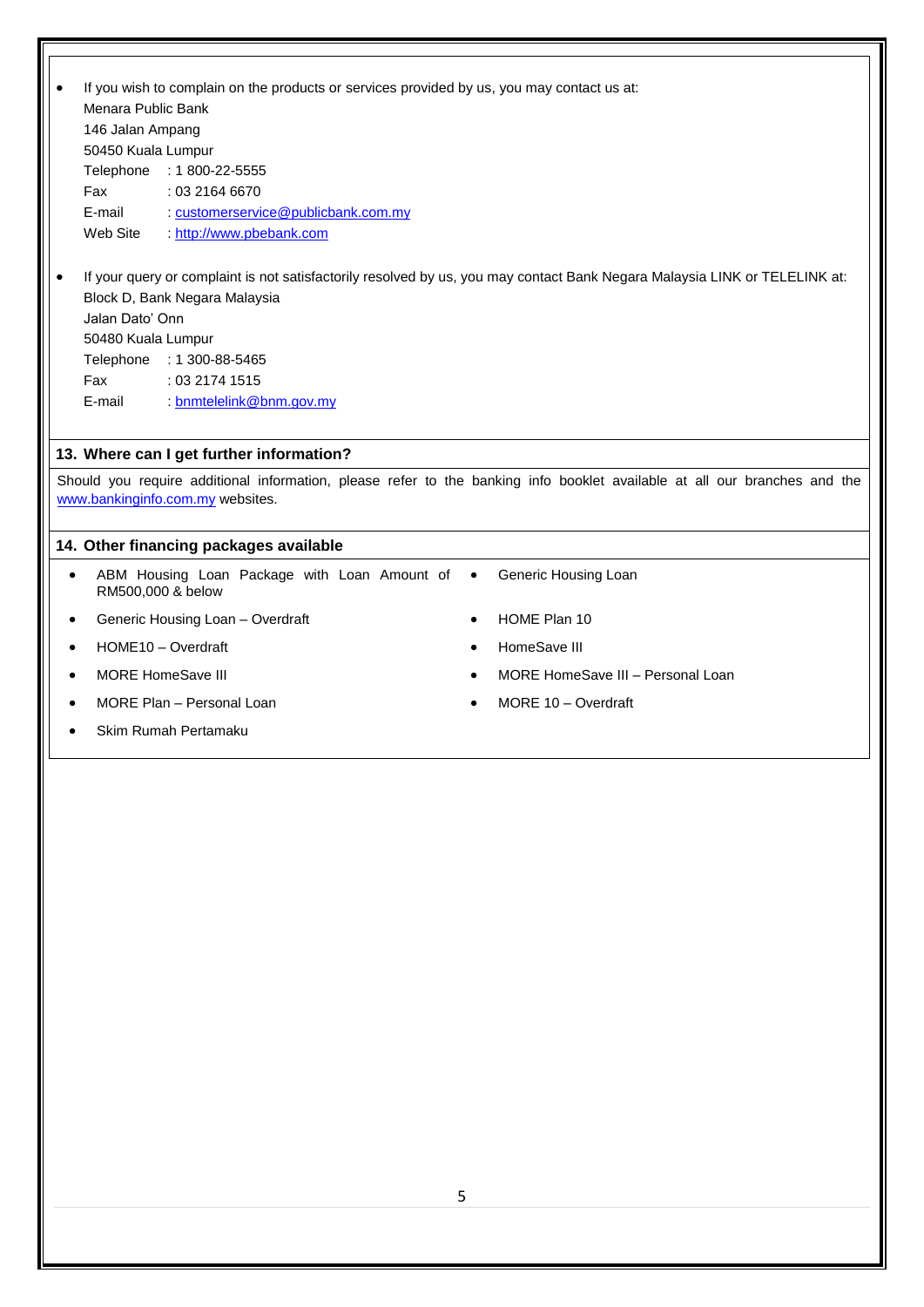### **IMPORTANT NOTE:**

# **YOUR PROPERTY MAY BE FORECLOSED IF YOU DO NOT KEEP UP REPAYMENTS ON YOUR HOME FINANCING.**

| The information provided in this disclosure sheet is valid as at | or until |  |
|------------------------------------------------------------------|----------|--|
| *Note: 7 days validity from printing date.                       |          |  |

### **Disclaimer:**

The terms and conditions indicated in this Product Disclosure Sheet are tentative / indicative and not binding on the Bank. The final terms and conditions are as stipulated in the letter of offer and Facility Agreement after credit assessment and financing approval.

I hereby acknowledge that I have read and understand the information stated in this disclosure sheet and have been given a copy for my own references.

| Customer's Signature |  | Date |  |
|----------------------|--|------|--|
| Customer's Name      |  |      |  |
|                      |  |      |  |

| Signature          | Date                                                                                     |
|--------------------|------------------------------------------------------------------------------------------|
| Officer / SME Name |                                                                                          |
|                    | I confirm a copy of this disclosure form has been provided and briefed to the applicant. |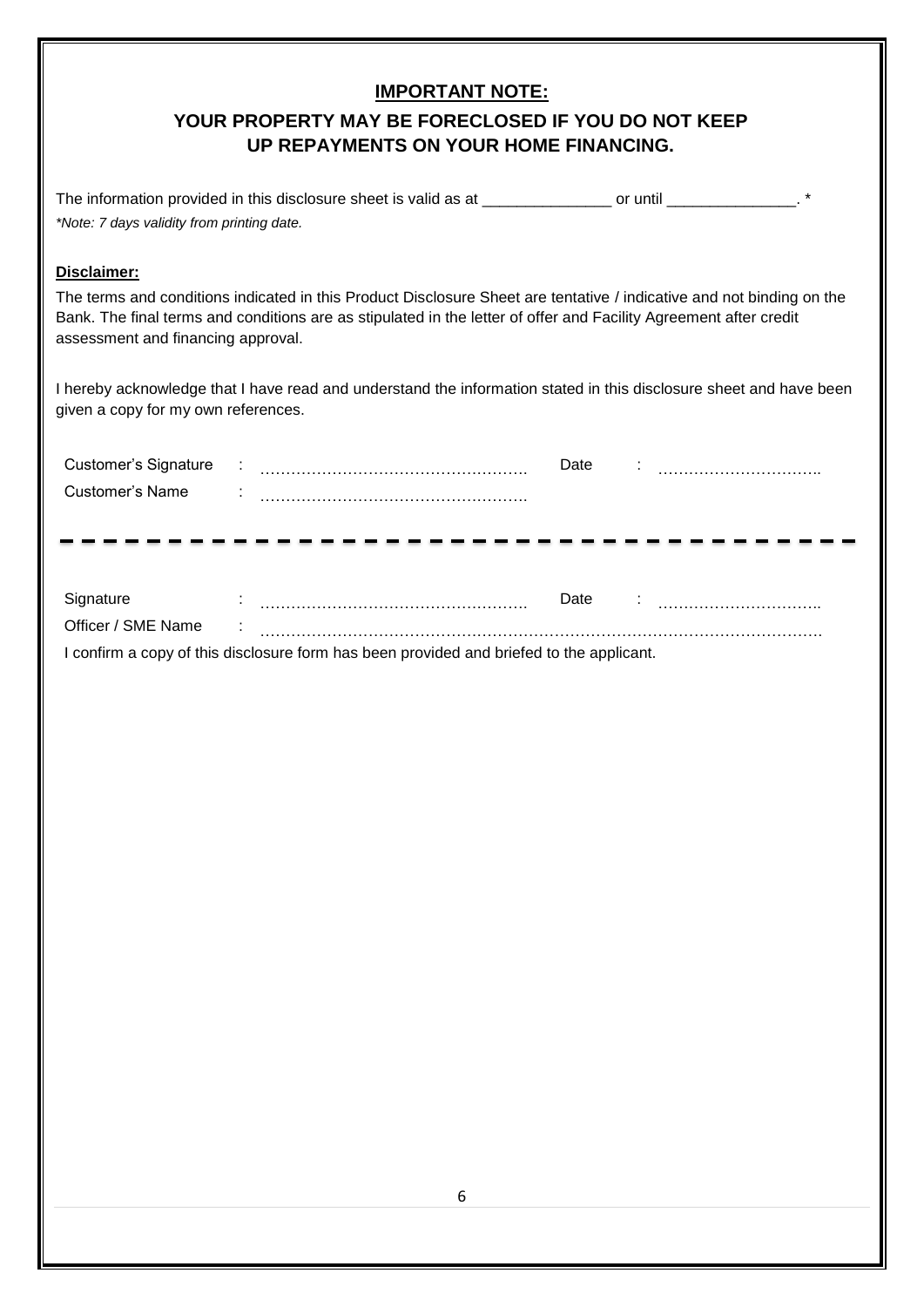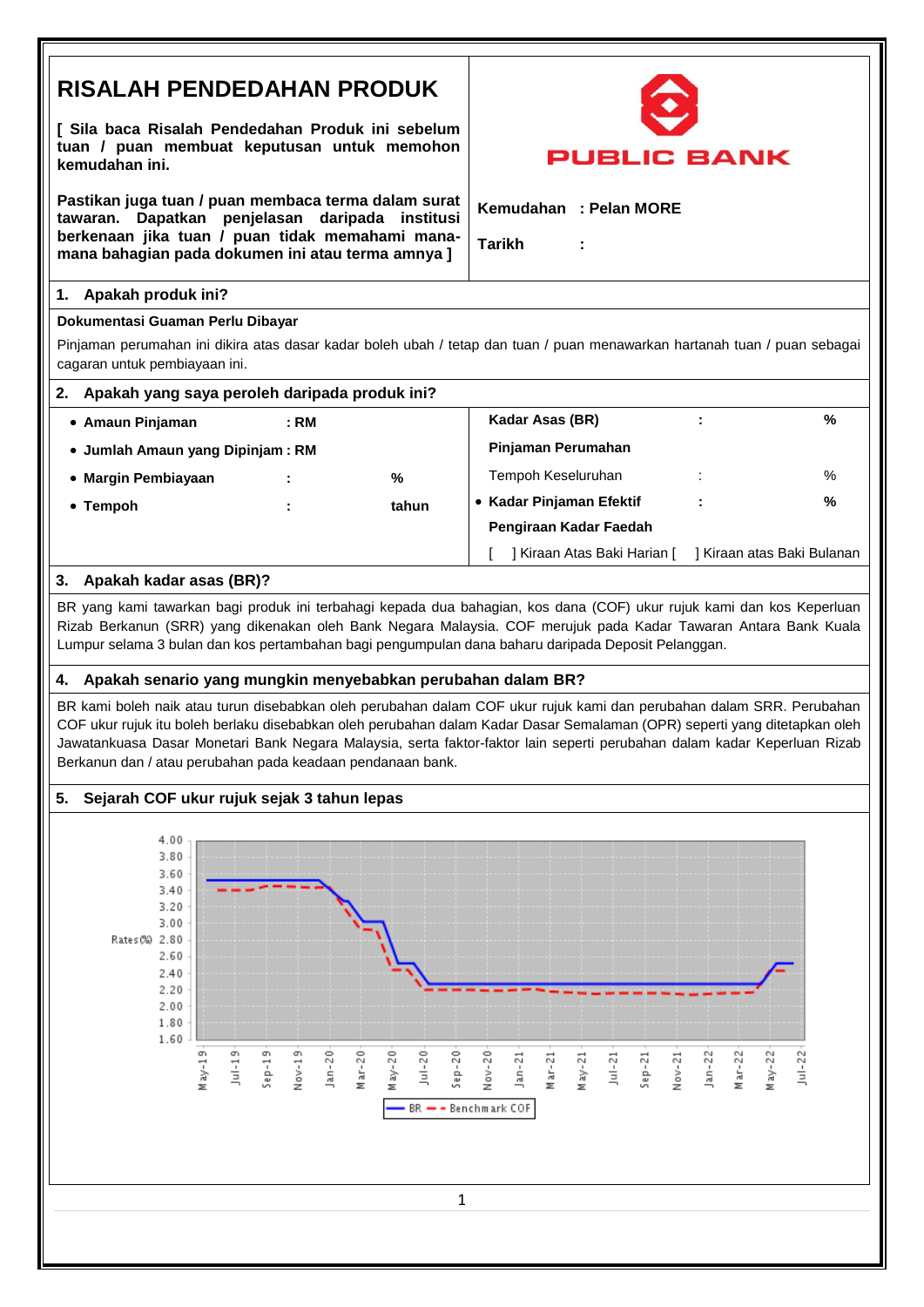|       | • Ansuran bulanan tuan / puan ialah                                                                                                                                                                                                               |                   |                           | : RM                                                      |                                                                                          |
|-------|---------------------------------------------------------------------------------------------------------------------------------------------------------------------------------------------------------------------------------------------------|-------------------|---------------------------|-----------------------------------------------------------|------------------------------------------------------------------------------------------|
|       | • Amaun pembayaran balik keseluruhan selepas ____ tahun ialah : RM<br>Penting: Ansuran bulanan tuan / puan dan jumlah amaun pembayaran balik akan berubah jika BR berubah.                                                                        |                   |                           |                                                           |                                                                                          |
| Kadar |                                                                                                                                                                                                                                                   | Hari ini ( $BR =$ | %)                        | Jika BR naik 1%                                           | Jika BR naik 2%                                                                          |
|       | Ansuran Bulanan                                                                                                                                                                                                                                   | <b>RM</b>         |                           | <b>RM</b>                                                 | <b>RM</b>                                                                                |
| ke-   | Jumlah kos faedah pada akhir tahun                                                                                                                                                                                                                | <b>RM</b>         |                           | <b>RM</b>                                                 | <b>RM</b>                                                                                |
|       | Jumlah amaun pembayaran balik<br>pada akhir tahun ke-__                                                                                                                                                                                           | <b>RM</b>         |                           | <b>RM</b>                                                 | <b>RM</b>                                                                                |
|       | Tahap Pembinaan Hartanah:                                                                                                                                                                                                                         |                   |                           | ] Hartanah Telah Siap [ ] Hartanah Sedang Dalam Pembinaan |                                                                                          |
| Nota: | Jumlah amaun pembayaran balik mungkin berubah jika BR / spread faedah berubah.<br>1.<br>Rujuk pada jadual pembayaran balik bagi ansuran bulanan tahun-tahun berikutnya.<br>2.<br>3.<br>Yang di atas adalah tepat hanya jika faedah tidak berubah. |                   |                           |                                                           |                                                                                          |
| 7.    | Apakah caj lain yang perlu saya bayar?                                                                                                                                                                                                            |                   |                           |                                                           |                                                                                          |
|       | Fi dan Caj                                                                                                                                                                                                                                        |                   |                           |                                                           |                                                                                          |
|       | (A) Duti Setem                                                                                                                                                                                                                                    |                   |                           |                                                           |                                                                                          |
|       | • Menurut Akta Setem 1949 (Disemak pada 1989)                                                                                                                                                                                                     |                   |                           |                                                           |                                                                                          |
|       | (B) Fi Pengeluaran<br>• Termasuk fi bagi pendaftaran gadaian dan caj-caj lain yang berkaitan                                                                                                                                                      |                   |                           |                                                           |                                                                                          |
|       | (C) Fi Pemprosesan / Kemudahan                                                                                                                                                                                                                    |                   |                           |                                                           |                                                                                          |
|       | Fi satu kali dicaj bagi pembiayaan yang diluluskan                                                                                                                                                                                                |                   |                           |                                                           |                                                                                          |
|       | Jenis                                                                                                                                                                                                                                             |                   | Saiz Pinjaman             |                                                           | Fi Pemprosesan Boleh Dibayar<br>(jika berkenaan)                                         |
|       |                                                                                                                                                                                                                                                   |                   | Sehingga RM30,000         |                                                           | RM50.00                                                                                  |
|       | Pembelian / Pembiayaan semula<br>Harta Kediaman di bawah Pelan                                                                                                                                                                                    |                   | RM30,001 hingga RM100,000 |                                                           | RM100.00                                                                                 |
|       | <b>HOME / MORE</b>                                                                                                                                                                                                                                |                   | Melebihi RM100,000        |                                                           | RM200.00                                                                                 |
|       | <b>Jenis</b>                                                                                                                                                                                                                                      |                   |                           |                                                           | Fi Pemprosesan Boleh Dibayar (jika berkenaan)                                            |
|       | Pembelian Harta Komersial &<br>Perindustrian (tidak termasuk tanah)<br>di bawah Pelan SWIFT / SMILAX                                                                                                                                              |                   |                           |                                                           | RM200.00                                                                                 |
|       | <b>Pelan UNIFLEX</b>                                                                                                                                                                                                                              |                   |                           |                                                           | RM50.00                                                                                  |
|       | <b>Jenis</b>                                                                                                                                                                                                                                      |                   |                           |                                                           | Fi Pendahuluan Boleh Dibayar (jika berkenaan)                                            |
|       | Kemudahan dijamin dengan Semua<br>Jenis Tanah (tidak termasuk<br>Pembiayaan Bersambung)                                                                                                                                                           |                   |                           |                                                           | 0.1% - 0.2% daripada jumlah amaun pembiayaan tertakluk<br>pada minimum sebanyak RM500.00 |

2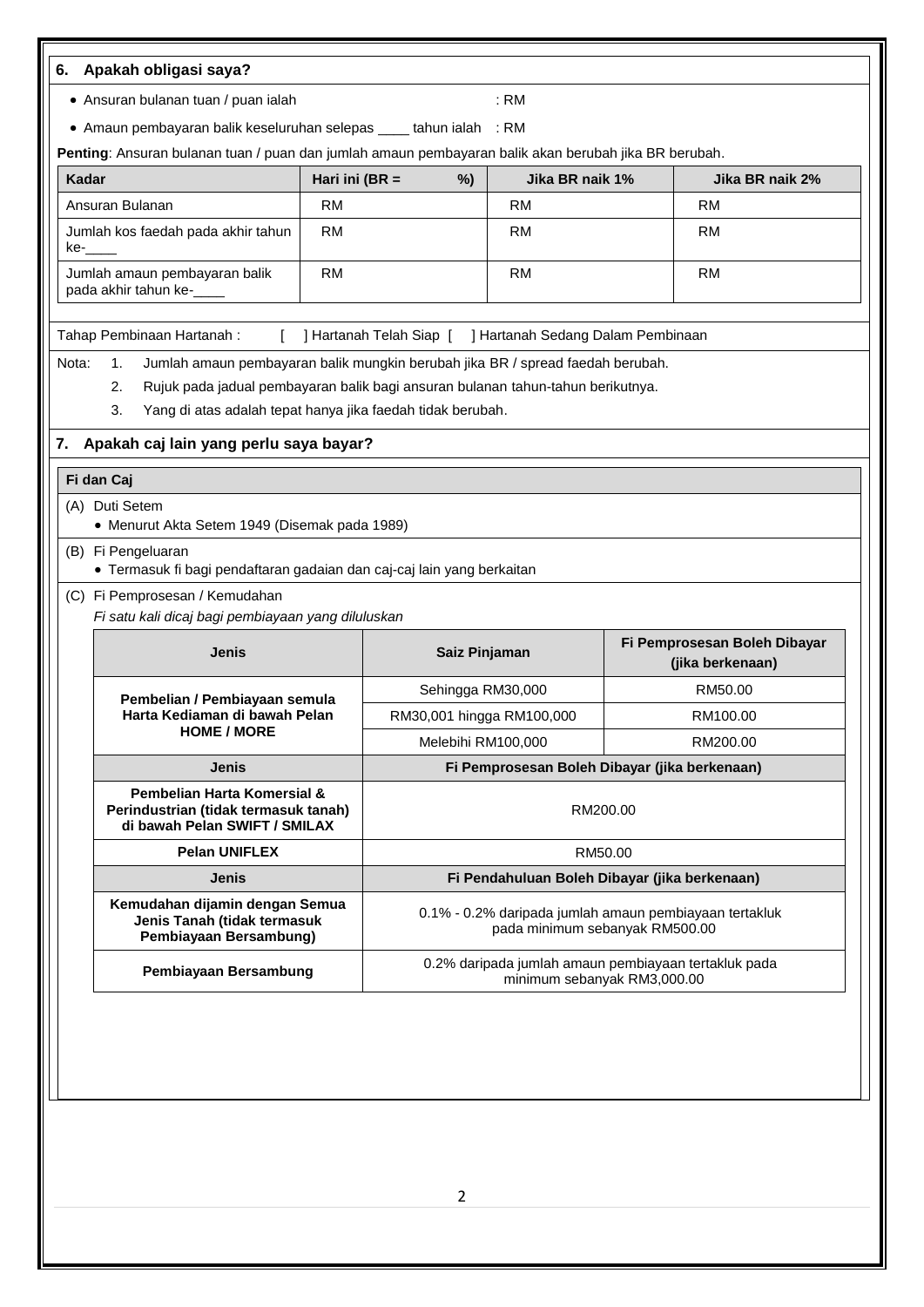| Fi.                                                                                                      | Kadar (RM) |
|----------------------------------------------------------------------------------------------------------|------------|
| Setiap urus niaga pengeluaran semula lebihan bayaran yang berjaya dibuat                                 | 50.00      |
| Bagi Overdraf<br>$\bullet$                                                                               |            |
| Fi                                                                                                       | Kadar (RM) |
| Fi perkhidmatan setiap setengah tahun atas akaun Overdraf jika baki kredit kurang<br>daripada RM1,000.00 | 10.00      |
|                                                                                                          |            |
| Bagi kemudahan lain yang dicagar dengan Deposit Tetap                                                    |            |
| Caj Perkhidmatan                                                                                         | Kadar (RM) |
| Setiap Resit Deposit Tetap diterima sebagai cagaran                                                      | 5.00       |
| Untuk senarai penuh fi dan caj, sila layari laman web kami di www.pbebank.com.                           |            |

- dikenakan tambahan caj lewat sebanyak 1% setahun atas amaun lampau tempoh ("Caj Pembayaran Lewat"). Apabila pinjaman balik Pinjaman Perumahan/Pinjaman Tetap/Overdraf/Pinjaman Peribadi lampau tempoh selama enam puluh (60)
- hari; atau pembayaran balik tuan/puan telah lampau tempoh selama tiga puluh satu (31) hari sekurang-kurangnya (3) kali sejak dua belas (12) bulan lepas; atau selepas semakan suku tahunan Bank ke atas akaun tuan/puan pada bulan Mac/Jun/September/Disember, didapati bahawa tuan/puan dikategorikan sebagai \*Peminjam yang Menghadapi Kesulitan Kewangan, kadar faedah bagi kemudahan itu akan meningkat kepada 3.2%+BR setahun ATAU 1% melebihi kadar faedah semasa setahun atas amaun tertunggak keseluruhan, mana-mana yang lebih tinggi ATAU kadar lain seumpamanya seperti yang ditetapkan oleh Bank dari semasa ke semasa. Apabila kadar faedah naik, Bank tidak lagi akan mengenakan Caj Pembayaran Lewat (Tidak diterima pakai bagi Pinjaman Perumahan di bawah Kadar Tetap).

\* *Peminjam yang Menghadapi Kesulitan Kewangan bermaksud peminjam yang penarafan kreditnya tidak memuaskan Bank/risiko kreditnya tinggi sebagaimana yang ditentukan oleh Bank dari semasa ke semasa*.

Kadar faedah kemudahan itu akan dikembalikan pada kadar faedah terkontrak seperti yang dinyatakan dalam Surat Tawaran/Surat Tawaran Tambahan/Surat Pemakluman pada hari pertama bulan berikutnya sekiranya semua syarat yang berikut telah dipatuhi:-

- (a) selepas penunaian tunggakan/lebihan pinjaman kepada lampau tempoh kurang daripada enam puluh (60) hari; DAN
- (b) pembayaran balik oleh tuan/puan sejak dua belas (12) bulan lepas tidak lampau tempoh selama tiga puluh satu (31) hari selama sekurang-kurangnya tiga (3) kali; DAN
- (c) apabila tuan/puan tidak lagi dikategorikan sebagai Peminjam yang Menghadapi Kesulitan Kewangan semasa semakan suku tahunan Bank atas akaun tuan/puan pada bulan Mac/Jun/September/Disember.
- Apabila kemudahan kredit ditarik balik/ditamatkan dan/atau apabila pembayaran balik kemudahan kredit lampau tempoh selama sembilan puluh (90) hari atau akaun tuan/puan dikelaskan sebagai terjejas kredit, kadar faedah kemudahan itu akan dinaikkan kepada minimum sebanyak 6.7%+BR setahun atau kadar lain seumpamanya seperti yang ditentukan oleh Bank dari semasa ke semasa.

Kadar faedah kemudahan tersebut akan dikembalikan pada hari pertama bulan berikutnya selepas pengelasan semula kepada status pinjaman tidak terjejas kredit dengan usia pinjaman lampau tempoh kurang daripada sembilan puluh (90) hari:

- i. Kepada kadar faedah terkontrak seperti yang dinyatakan dalam Surat Tawaran/Surat Tawaran Tambahan/Surat Pemakluman sekiranya tunggakan/lebihan pinjaman itu lampau tempoh kurang daripada enam puluh (60) hari DAN pembayaran balik oleh tuan/puan sejak dua belas (12) bulan lepas tidak lampau tempoh selama tiga puluh satu (31) hari selama sekurang-kurangnya tiga (3) kali DAN apabila tuan/puan tidak lagi dikategorikan sebagai Peminjam yang Menghadapi Kesulitan Kewangan pada semakan suku tahunan Bank ke atas akaun tuan/puan pada bulan Mac/Jun/September/Disember.
- ii. Kepada 3.2%+BR setahun ATAU 1% melebihi kadar faedah berkontrak seperti yang dinyatakan dalam Surat Tawaran/Surat Tawaran Tambahan/Surat Pemakluman mengenai amaun belum jelas keseluruhan, mana-mana yang lebih tinggi, sekiranya tunggakan/lebihan pinjaman itu lampau tempoh selama enam puluh (60) hari dan lebih ATAU pembayaran balik oleh tuan/puan lampau tempoh selama tiga puluh satu (31) hari sekurang-kurangnya tiga (3) kali dalam tempoh dua belas (12) bulan lepas ATAU selepas Bank membuat semakan suku tahunan ke atas akaun tuan/puan pada bulan Mac/Jun/September/Disember, didapati tuan/puan dikategorikan sebagai \*Peminjam yang Menghadapi Kesulitan Kewangan.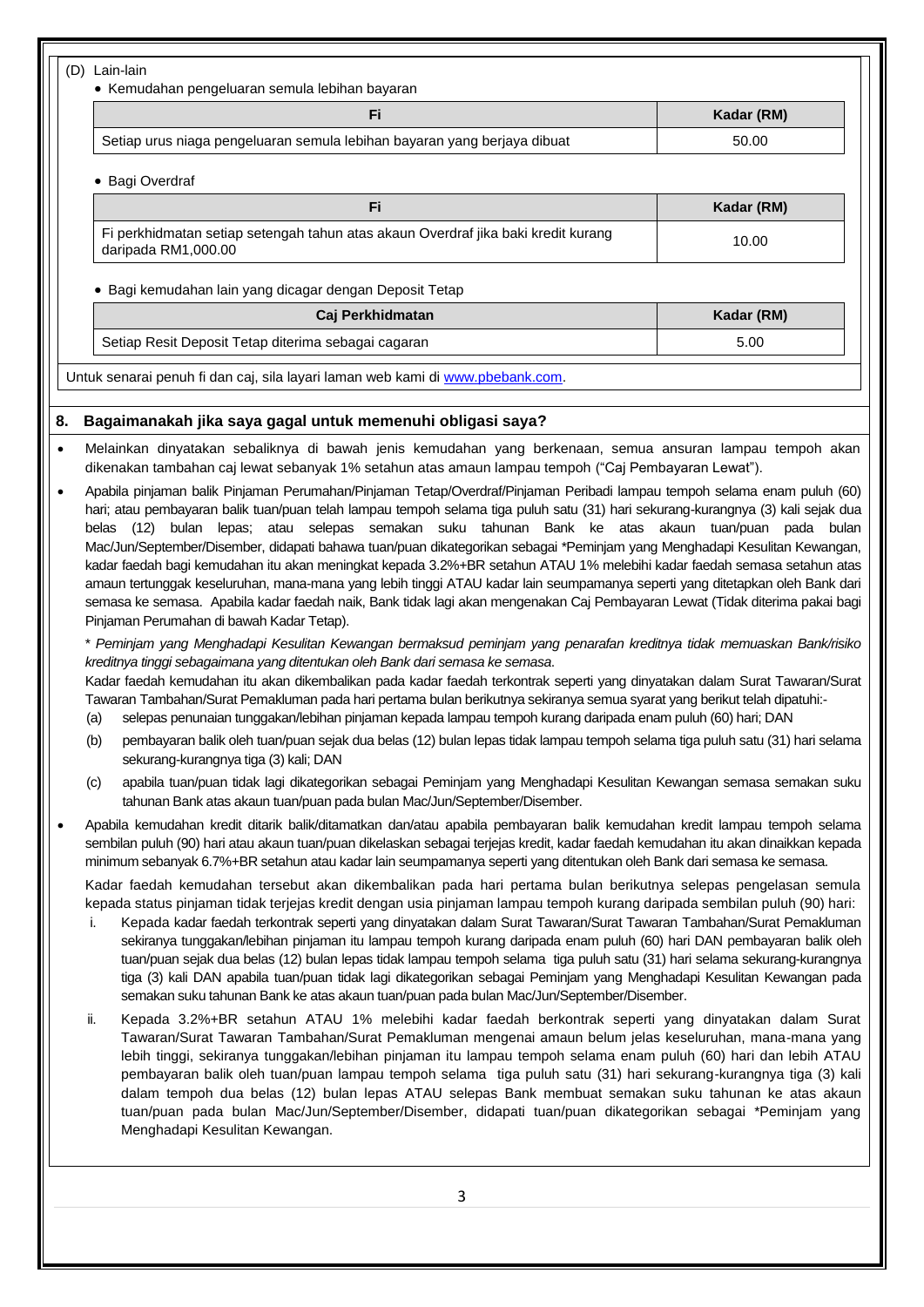- Bank berhak untuk menolak selesai apa-apa baki kredit dalam akaun anda yang disenggara dengan kami bagi apa-apa baki yang belum bayar dalam akaun pembiayaan ini dengan memberi notis awal selama tujuh (7) hari kalendar kepada anda.
- Jika tempoh pembiayaan bersambung hingga persaraan, tuan / puan perlu memaklumkan kepada kami mengenai rancangan tuan / puan untuk membuat pembayaran balik selepas persaraan tuan / puan.
- Tuan / Puan perlu memberi kepada kami semua maklumak yang berkaitan berkenaan dengan pembiayaan yang diambil daripada semua institusi kewangan, koperasi, persatuan pembinaan, syarikat kredit dan saudagar yang menyediakan jualan kredit dsbnya. dan memaklumkan sepenuhnya dan setepatnya maklumat penting yang mempunyai pengaruh terhadap keputusan kami. Jika tuan / puan gagal untuk memberi maklumat penting dan betul dalam pemohonan pembiayaan dan kegagalan untuk memberi maklumat yang lengkap dan betul mungkin menyebabkan kadar pembiayaan yang lebih tinggi atai penolakan pemohonan pembiayaan tuan / puan.
- Tindakan undang-undang akan diambil jika tuan / puan gagal untuk mengambil tindakan terhadap notis peringatan dan tuan / puan perlu menanggung semua kos guaman. Tuan / Puan juga bertanggungjawab untuk menyelesaikan apa-apa kurangan selepas hartanah tuan / puan dijual.
- Tindakan undang-undang terhadap tuan / puan akan menjejaskan penarafan kredit tuan / puan yang membawa kepada kredit menjadi lebih sukar atau lebih tinggi.

#### *Terma dan syarat lain*

- *1. Tuan / Puan boleh memilih peguam / penginsurans / penilai panel Bank.*
- 2. *Berdasarkan kes, bergantung kepada penilaian kredit tuan / puan oleh Bank, tuan / puan mungkin perlu menyediakan penjamin.*

#### **9. Bagaimanakah jika saya menjelaskan sepenuhnya pembiayaan sebelum tempoh matang? (Jika berkenaan)**

#### **Diterima pakai bagi Pakej Pinjaman Khas (PPK) dengan Dokumentasi Guaman Berbayar**

- Amaun pinjaman RM200,000 dan ke bawah Fi penyelesaian awal sebanyak 3% akan dikenakan jika HL dijelaskan sepenuhnya / ditebus / dibatalkan dalam tempoh 3 tahun (36 bulan) daripada tarikh pengeluaran pertama bagi had yang diluluskan.
- Amaun pinjaman melebihi RM200,000 Fi penyelesaian awal sebanyak 2% akan dikenakan jika HL dijelaskan sepenuhnya / ditebus / dibatalkan dalam tempoh 3 tahun (36 bulan) daripada tarikh pengeluaran pertama bagi had yang diluluskan.
- Pengiraan fi penyelesaian bagi HL yang masih di bawah pengeluaran progresif hendaklah berdasarkan amaun pinjaman yang diluluskan.

#### **10. Adakah saya memerlukan perlindungan insurans?**

- Perlindungan insurans iaitu Ansurans Bertempoh Menyusut Gadai Janji (MDTA) dengan atau tanpa PB Term CI / Ansurans Bertempoh Menyusut Pinjaman Perniagaan (BLDTA) / Ansurans Sementara Paras Overdraf Pinjaman Perniagaan (BLOLTA) / Ansurans Sementara Paras Overdraf (OLTA) adalah untuk memberi perlindungan insurans jika berlaku hilang upaya kekal dan menyeluruh atau peminjam / penjamin meninggal dunia.
- Tuan / Puan dinasihatkan untuk mengambil perlindungan insurans dengan syarikat insurans yang diluluskan oleh kami untuk melindungi secukupnya hartanah tuan / puan yang hendaklah dicagar termasuk daripada banjir, rusuhan, mogok dan kerosakan yang disengajakan. Kami mempunyai hak untuk mengecualikan risiko-risiko tertentu daripada perlindungan insurans jika tuan / puan memaklumkan kepada kami mengenai hasrat tuan / puan.

#### **11. Apakah yang perlu saya lakukan jika terdapat perubahan dalam butir-butir untuk menghubungi saya?**

 Penting bagi tuan / puan untuk memaklumkan kepada kami (notis bertulis perlu dihantar ke cawangan pemegang akaun) mengenai apa-apa perubahahn dalam butiran untuk menghubungi tuan / puan bagi memastikan semua surat-menyurat sampai kepada tuan / puan tepat pada masanya.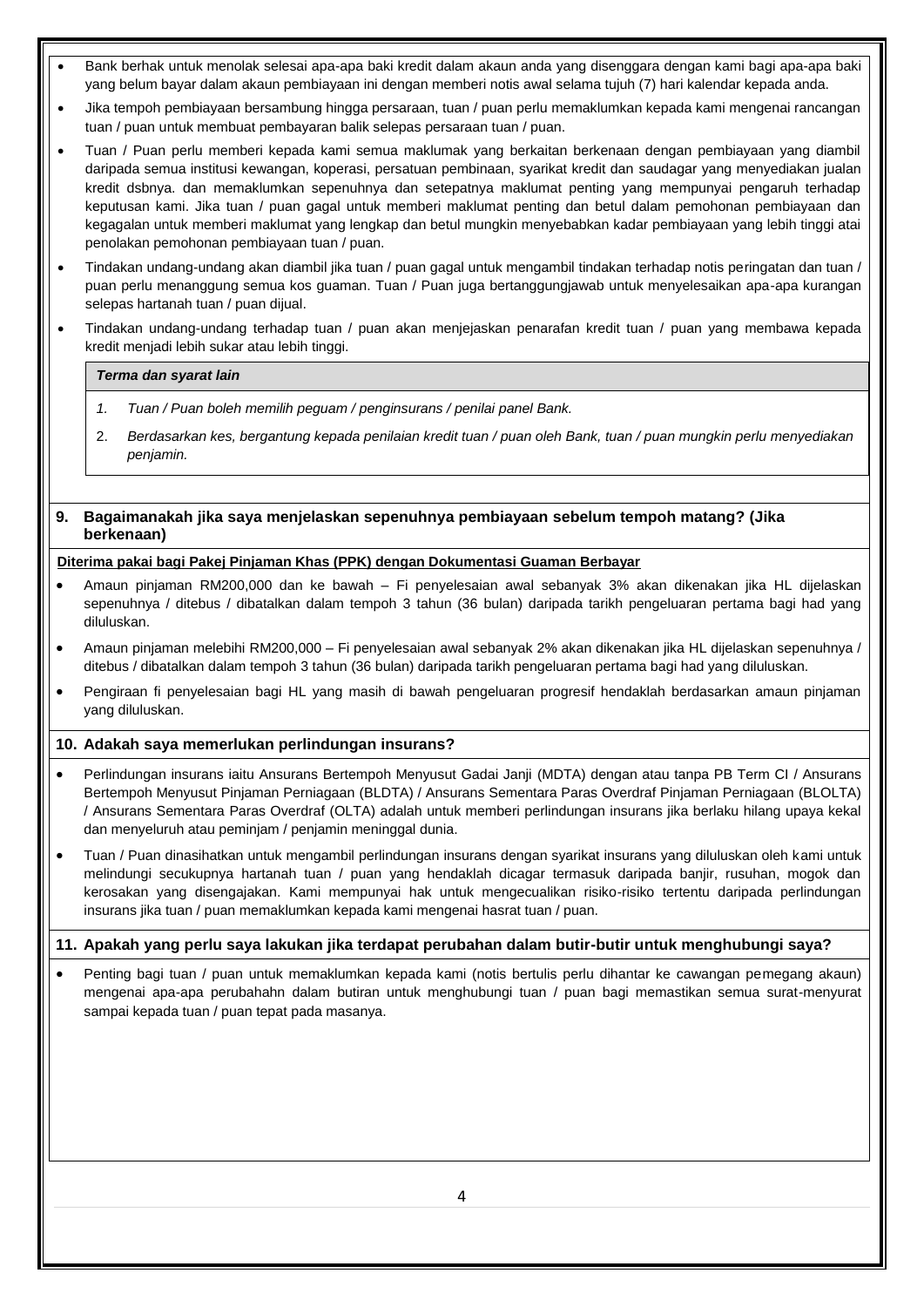|                                                                                                                                                                                                                                                |                                                                                                                                                                                                                                                                                                                                                                                                                                                                                                                                                                                                                                                 | 12. Di manakah saya boleh mendapatkan bantuan dan tebus rugi? |                                   |  |  |  |  |  |  |  |  |
|------------------------------------------------------------------------------------------------------------------------------------------------------------------------------------------------------------------------------------------------|-------------------------------------------------------------------------------------------------------------------------------------------------------------------------------------------------------------------------------------------------------------------------------------------------------------------------------------------------------------------------------------------------------------------------------------------------------------------------------------------------------------------------------------------------------------------------------------------------------------------------------------------------|---------------------------------------------------------------|-----------------------------------|--|--|--|--|--|--|--|--|
| $\bullet$                                                                                                                                                                                                                                      | Jika tuan / puan mempunyai masalah untuk membuat pembayaran, tuan / puan boleh menghubungi kami secepat mungkin<br>untuk berbincang mengenai pilihan untuk membuat pembayaran. Tuan / Puan boleh menghubungi kami melalui:                                                                                                                                                                                                                                                                                                                                                                                                                      |                                                               |                                   |  |  |  |  |  |  |  |  |
|                                                                                                                                                                                                                                                | Menara Public Bank                                                                                                                                                                                                                                                                                                                                                                                                                                                                                                                                                                                                                              |                                                               |                                   |  |  |  |  |  |  |  |  |
|                                                                                                                                                                                                                                                | 146 Jalan Ampang<br>50450 Kuala Lumpur                                                                                                                                                                                                                                                                                                                                                                                                                                                                                                                                                                                                          |                                                               |                                   |  |  |  |  |  |  |  |  |
|                                                                                                                                                                                                                                                | Telefon                                                                                                                                                                                                                                                                                                                                                                                                                                                                                                                                                                                                                                         | $: 1800 - 22 - 5555$                                          |                                   |  |  |  |  |  |  |  |  |
|                                                                                                                                                                                                                                                | Fax                                                                                                                                                                                                                                                                                                                                                                                                                                                                                                                                                                                                                                             | : 03 2164 6670                                                |                                   |  |  |  |  |  |  |  |  |
|                                                                                                                                                                                                                                                | E-mel                                                                                                                                                                                                                                                                                                                                                                                                                                                                                                                                                                                                                                           | : customerservice@publicbank.com.my                           |                                   |  |  |  |  |  |  |  |  |
|                                                                                                                                                                                                                                                |                                                                                                                                                                                                                                                                                                                                                                                                                                                                                                                                                                                                                                                 | Laman Web : http://www.pbebank.com                            |                                   |  |  |  |  |  |  |  |  |
| $\bullet$                                                                                                                                                                                                                                      | Selain itu, tuan / puan boleh mendapatkan khidmat Agensi Kaunseling dan Pengurusan Kredit (AKPK), sebuah agensi yang<br>ditubuhkan oleh Bank Negara Malaysia untuk memberi perkhidmatan percuma bagi pengurusan wang, kaunseling kredit dan<br>penstrukturan hutang untuk individu. Tuan / Puan boleh menghubungi AKPK melalui:                                                                                                                                                                                                                                                                                                                 |                                                               |                                   |  |  |  |  |  |  |  |  |
|                                                                                                                                                                                                                                                |                                                                                                                                                                                                                                                                                                                                                                                                                                                                                                                                                                                                                                                 | Tingkat 8, Maju Junction Mall                                 |                                   |  |  |  |  |  |  |  |  |
|                                                                                                                                                                                                                                                | 1001, Jalan Sultan Ismail                                                                                                                                                                                                                                                                                                                                                                                                                                                                                                                                                                                                                       |                                                               |                                   |  |  |  |  |  |  |  |  |
|                                                                                                                                                                                                                                                | 50250 Kuala Lumpur<br>Telefon                                                                                                                                                                                                                                                                                                                                                                                                                                                                                                                                                                                                                   | : 03 2616 7766                                                |                                   |  |  |  |  |  |  |  |  |
|                                                                                                                                                                                                                                                | E-mel                                                                                                                                                                                                                                                                                                                                                                                                                                                                                                                                                                                                                                           | enquiry@akpk.org.my                                           |                                   |  |  |  |  |  |  |  |  |
| $\bullet$<br>$\bullet$                                                                                                                                                                                                                         | Jika tuan / puan ingin membuat aduan mengenai produk dan perkhidmatan yang disediakan oleh kami, tuan / puan boleh<br>menghubungi kami melalui:<br>Menara Public Bank<br>146 Jalan Ampang<br>50450 Kuala Lumpur<br>Telefon<br>: 1 800-22-5555<br>Fax<br>: 03 2164 6670<br>E-mel<br>: customerservice@publicbank.com.my<br>Laman Web : http://www.pbebank.com<br>Jika pertanyaan atau aduan tuan / puan tidak diselesaikan dengan memuaskan oleh kami, tuan / puan boleh menghubungi<br>Bank Negara Malaysia LINK atau TELELINK melalui:<br>Block D, Bank Negara Malaysia<br>Jalan Dato' Onn<br>50480 Kuala Lumpur<br>Telefon<br>: 1 300-88-5465 |                                                               |                                   |  |  |  |  |  |  |  |  |
|                                                                                                                                                                                                                                                | Fax<br>E-mel                                                                                                                                                                                                                                                                                                                                                                                                                                                                                                                                                                                                                                    | : 0321741515<br>: bnmtelelink@bnm.gov.my                      |                                   |  |  |  |  |  |  |  |  |
|                                                                                                                                                                                                                                                |                                                                                                                                                                                                                                                                                                                                                                                                                                                                                                                                                                                                                                                 |                                                               |                                   |  |  |  |  |  |  |  |  |
| 13. Di manakah saya boleh mendapatkan maklumat lanjut?<br>Jika tuan / puan memerlukan maklumat lanjut, sila rujuk pada risalah maklumat perbankan yang boleh diperoleh di semua<br>cawangan kami dan melalui laman web www.bankinginfo.com.my. |                                                                                                                                                                                                                                                                                                                                                                                                                                                                                                                                                                                                                                                 |                                                               |                                   |  |  |  |  |  |  |  |  |
|                                                                                                                                                                                                                                                |                                                                                                                                                                                                                                                                                                                                                                                                                                                                                                                                                                                                                                                 | 14. Pakej pembiayaan lain yang ada / disediakan               |                                   |  |  |  |  |  |  |  |  |
| $\bullet$                                                                                                                                                                                                                                      | RM500,000 & below                                                                                                                                                                                                                                                                                                                                                                                                                                                                                                                                                                                                                               | ABM Housing Loan Package with Loan Amount of                  | Generic Housing Loan<br>$\bullet$ |  |  |  |  |  |  |  |  |
|                                                                                                                                                                                                                                                |                                                                                                                                                                                                                                                                                                                                                                                                                                                                                                                                                                                                                                                 | Generic Housing Loan - Overdraft                              | HOME Plan 10                      |  |  |  |  |  |  |  |  |
|                                                                                                                                                                                                                                                | HOME10 - Overdraft                                                                                                                                                                                                                                                                                                                                                                                                                                                                                                                                                                                                                              |                                                               | HomeSave III                      |  |  |  |  |  |  |  |  |
|                                                                                                                                                                                                                                                | <b>MORE HomeSave III</b>                                                                                                                                                                                                                                                                                                                                                                                                                                                                                                                                                                                                                        |                                                               | MORE HomeSave III - Personal Loan |  |  |  |  |  |  |  |  |
|                                                                                                                                                                                                                                                |                                                                                                                                                                                                                                                                                                                                                                                                                                                                                                                                                                                                                                                 | MORE Plan - Personal Loan                                     | MORE 10 - Overdraft               |  |  |  |  |  |  |  |  |
|                                                                                                                                                                                                                                                |                                                                                                                                                                                                                                                                                                                                                                                                                                                                                                                                                                                                                                                 | Skim Rumah Pertamaku                                          |                                   |  |  |  |  |  |  |  |  |
|                                                                                                                                                                                                                                                |                                                                                                                                                                                                                                                                                                                                                                                                                                                                                                                                                                                                                                                 |                                                               |                                   |  |  |  |  |  |  |  |  |
|                                                                                                                                                                                                                                                | 5                                                                                                                                                                                                                                                                                                                                                                                                                                                                                                                                                                                                                                               |                                                               |                                   |  |  |  |  |  |  |  |  |
|                                                                                                                                                                                                                                                |                                                                                                                                                                                                                                                                                                                                                                                                                                                                                                                                                                                                                                                 |                                                               |                                   |  |  |  |  |  |  |  |  |